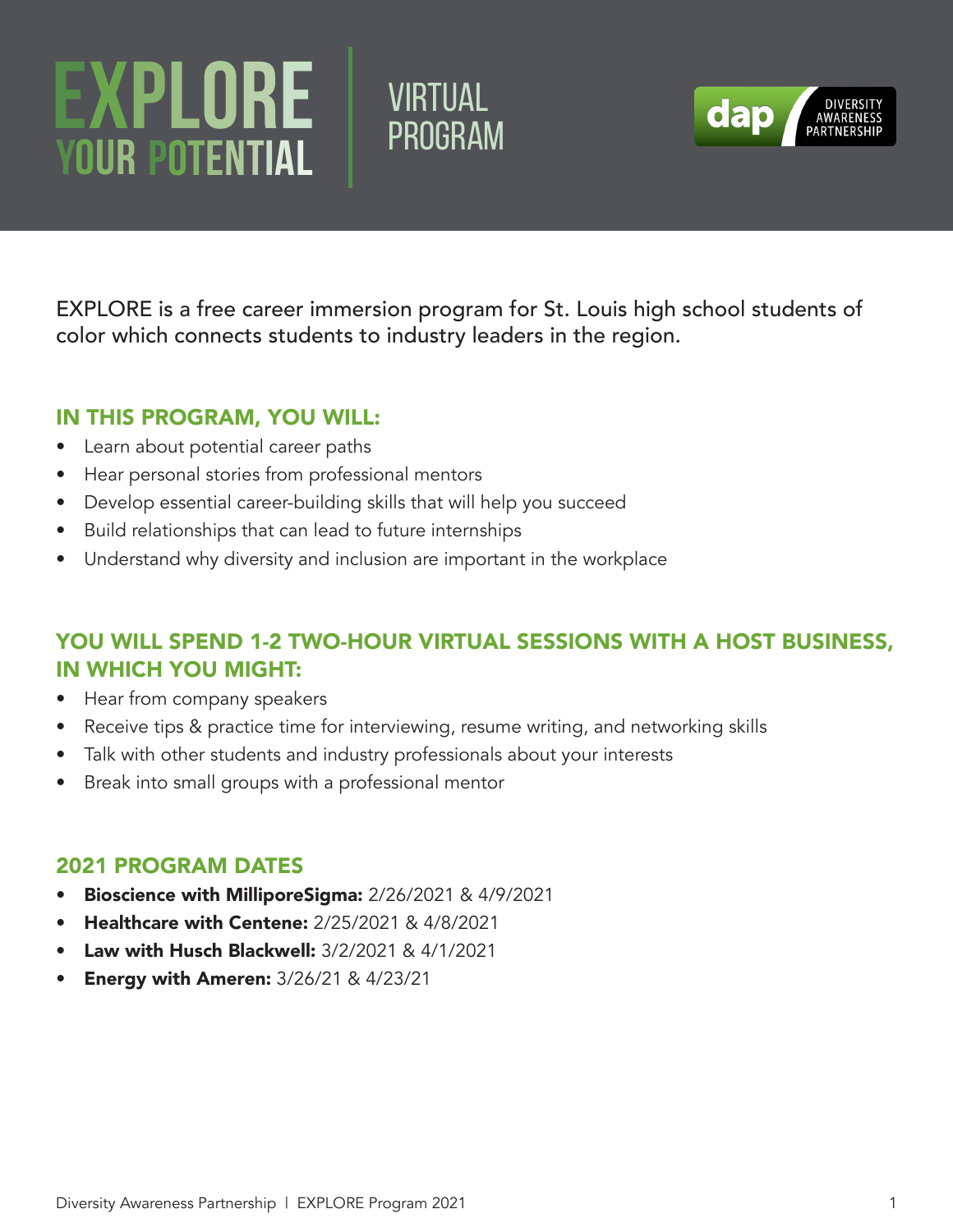# **EXPLORE YOUR PoTentiAL**





| Student's Pronouns (For Name Tag) She/Her Student's Pronouns (For Name Tag)<br>They/Them                                                                                                                                                                                                                                                                                                                             |
|----------------------------------------------------------------------------------------------------------------------------------------------------------------------------------------------------------------------------------------------------------------------------------------------------------------------------------------------------------------------------------------------------------------------|
|                                                                                                                                                                                                                                                                                                                                                                                                                      |
|                                                                                                                                                                                                                                                                                                                                                                                                                      |
|                                                                                                                                                                                                                                                                                                                                                                                                                      |
|                                                                                                                                                                                                                                                                                                                                                                                                                      |
|                                                                                                                                                                                                                                                                                                                                                                                                                      |
|                                                                                                                                                                                                                                                                                                                                                                                                                      |
|                                                                                                                                                                                                                                                                                                                                                                                                                      |
| Do Diversity Awareness Partnership and the host business(es) have permission to contact you about program<br>evaluation, future programs, and internship/career opportunities?<br><u>Note</u> Note that the Note that the Note that the Note that the Note that the Note that the Note that the Note that the Note that the Note that the Note that the Note that the Note that the Note that the Note that the Note |
|                                                                                                                                                                                                                                                                                                                                                                                                                      |
| Grade Level 9th<br><b>Example 10th</b> 11th 12th                                                                                                                                                                                                                                                                                                                                                                     |
| Gender<br>Female<br>Male                                                                                                                                                                                                                                                                                                                                                                                             |
| Race/Ethnicity<br>Alaska Native<br>Bi/Multi-Racial Latina/Latino/Latinx<br>African American<br>Asian<br>Pacific Islander Cher/Self-Identify:<br>Middle Eastern<br>Native American                                                                                                                                                                                                                                    |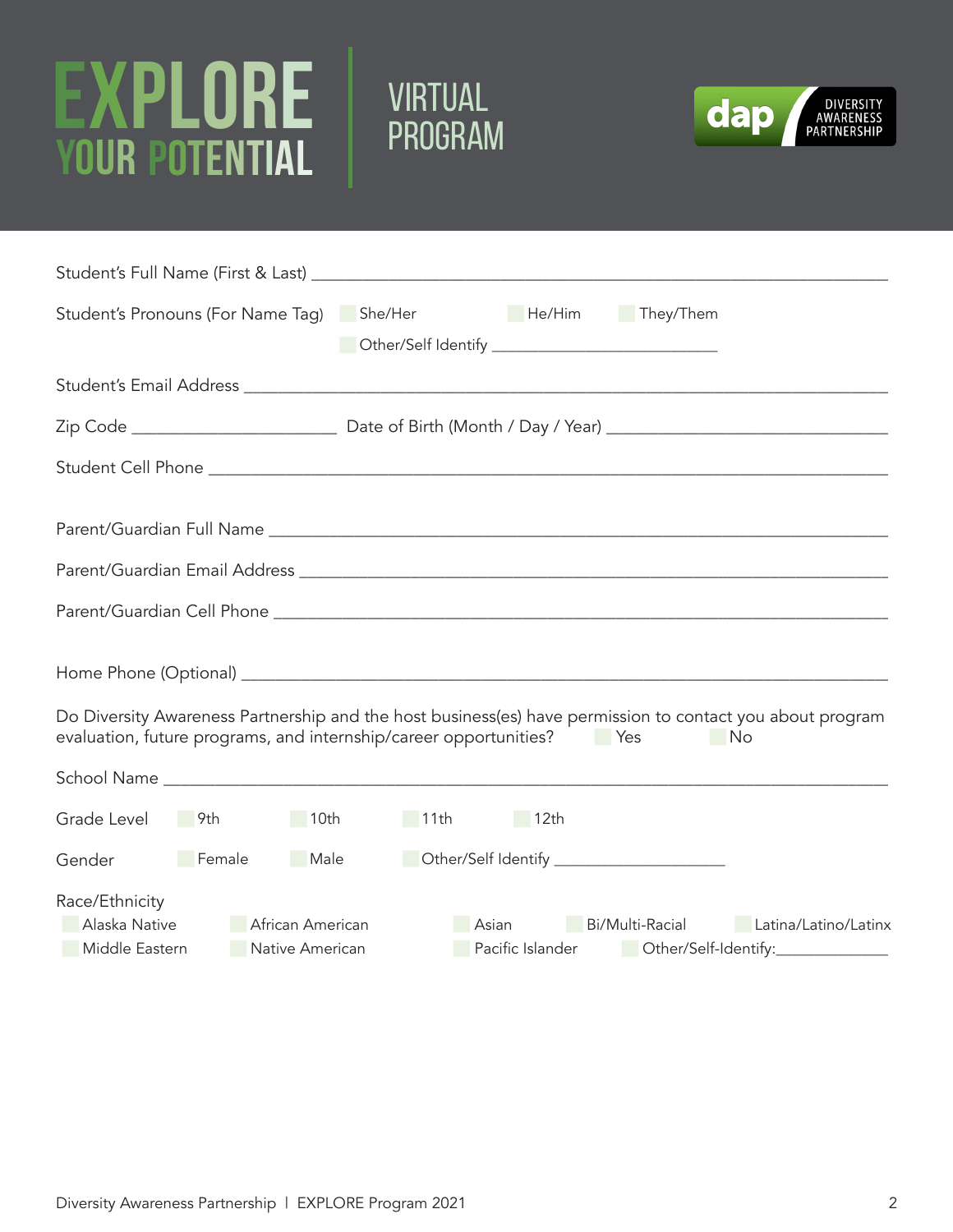# EXPLORE Bioscience with MilliporeSigma, BioSTL, and Venture Cafe!

This program might be a good fit if you enjoy solving scientific problems with creativity and collaboration. Program Dates: 2/26/2021 & 4/9/2021

### EXPLORE Healthcare with Centene!

Centene offers students a glimpse at the business side of healthcare. Careers here may involve cyber-security, health insurance, and providing health services. Program Dates: 2/25/2021 & 4/8/2021

## EXPLORE Law with Husch Blackwell!

This program might be a good fit for you if you have an interest in negotiation, interviewing clients, logic, and teamwork. You will learn about paths to a career in law, listen to mentors' experiences with education, and get a taste of working with cases & contracts. Program Dates: 3/2/2021 & 4/1/2021

EXPLORE Energy with Ameren!

Ameren's offices and energy centers employ line workers, engineers, IT / digital tech, cybersecurity, sustainability experts, and more. They serve both Missouri & Illinois. Ameren's co-op & internship programs are a pipeline to full-time entry-level employment after high school. Program Dates: 3/26/21 & 4/23/21

I am interested in the following program, and I am available for its dates to the best of my knowledge. (Choose ONE. We will coordinate directly with teachers / school representatives if opportunities arise for students to participate in multiple programs this semester.)

Bioscience Healthcare Law Energy

Diversity Awareness Partnership | EXPLORE Program 2021 3